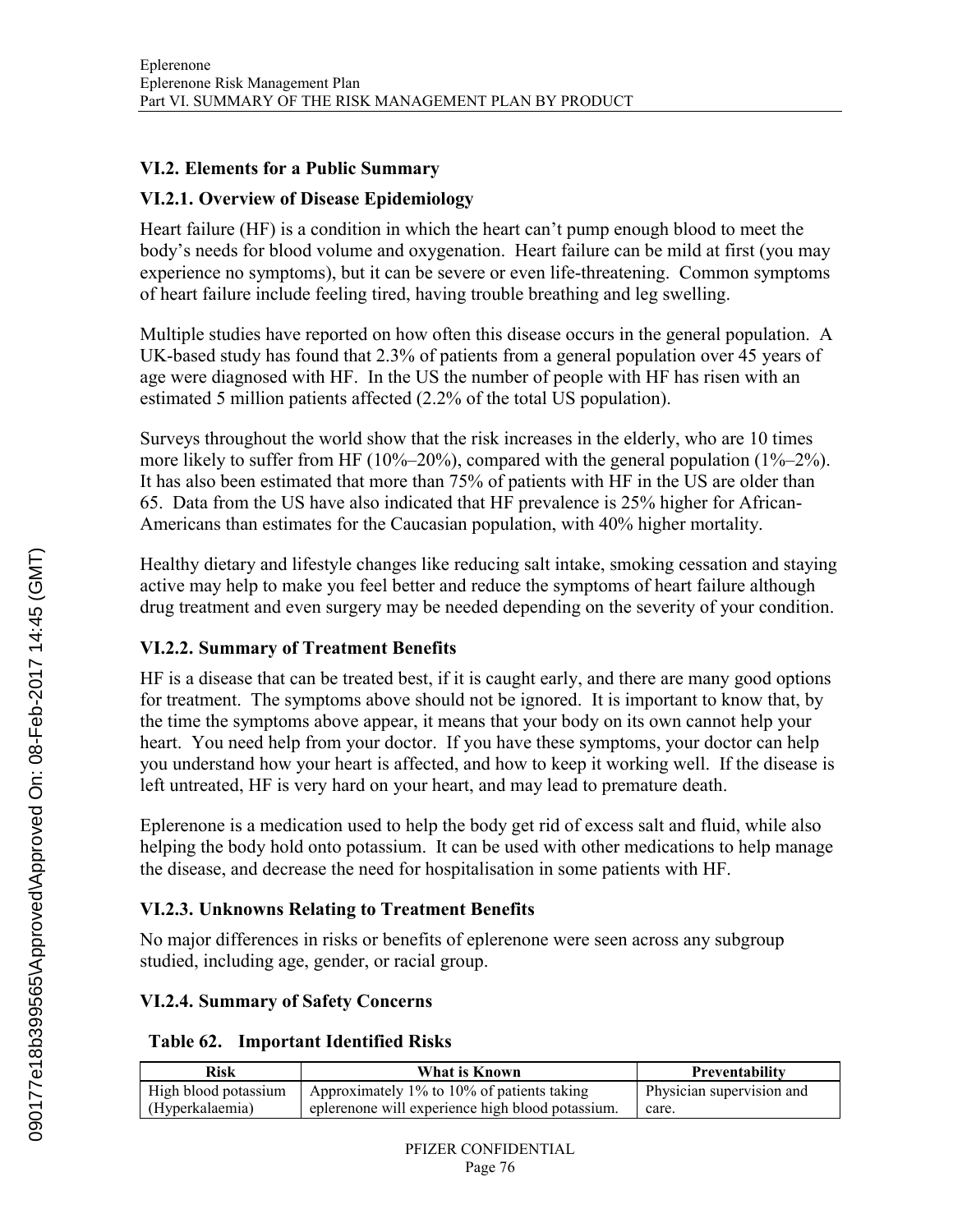# **Table 62. Important Identified Risks**

| <b>Risk</b>     | What is Known                                                                                      | Preventability                                |
|-----------------|----------------------------------------------------------------------------------------------------|-----------------------------------------------|
|                 | Symptoms of high blood potassium may show up                                                       |                                               |
|                 | as nausea, slow, weak or irregular pulse, or sudden                                                | Regular medical                               |
|                 | collapse with a slow heartbeat. The risk of high                                                   | examinations and periodic                     |
|                 | blood potassium may increase in elderly patents,                                                   | blood potassium tests. Your                   |
|                 | patients with renal impairment, and patients with                                                  | doctor may adjust your dose                   |
|                 | diabetes. Some other drugs also increase the risk                                                  | of eplerenone based on the                    |
|                 | of high blood potassium, such as drugs which help                                                  | results of periodic blood                     |
|                 | you to excrete excessive body fluid, (potassium-                                                   | potassium tests, as described                 |
|                 | sparing diuretics) or "salt tablets" (potassium                                                    | in the package insert.                        |
|                 | supplements), and eplerenone should not be taken                                                   |                                               |
|                 | while being treated with these drugs. Eplerenone                                                   |                                               |
|                 | should not be taken if you are being treated with                                                  |                                               |
|                 | two kinds of medicine together, used to treat                                                      |                                               |
|                 | certain heart conditions or hypertension (so-called                                                |                                               |
|                 | angiotensin converting enzyme (ACE) inhibitors<br>and an angiotensin receptor blocker (ARB),       |                                               |
|                 | because, when you are being treated with these 2                                                   |                                               |
|                 | kinds of drugs together, they also increase the risk                                               |                                               |
|                 | of hyperkalaemia. Some other classes of medicine                                                   |                                               |
|                 | such as the immunosuppressants cyclosporin and                                                     |                                               |
|                 | tacrolimus, and trimethoprim, and non-steroidal                                                    |                                               |
|                 | anti-inflammatory drugs (NSAIDs) should be                                                         |                                               |
|                 | avoided while you are being treated with                                                           |                                               |
|                 | eplerenone, and blood potassium tested closely, if                                                 |                                               |
|                 | they are taken.                                                                                    |                                               |
|                 | Blood tests for serum potassium should be ordered                                                  |                                               |
|                 | by your doctor before starting eplerenone therapy,                                                 |                                               |
|                 | then within the first week and at one month after                                                  |                                               |
|                 | the start of treatment, and after any change in dose.                                              |                                               |
|                 | The blood tests should continue to be done                                                         |                                               |
|                 | periodically after that, as long as you take                                                       |                                               |
|                 | eplerenone.                                                                                        |                                               |
| Kidney problems | Decrease in the health and function of the kidney                                                  | Physician supervision and                     |
|                 | (kidney problems) occurs in $1\%$ to $10\%$ of patients                                            | care.                                         |
|                 | taking eplerenone.                                                                                 |                                               |
|                 |                                                                                                    | Regular medical<br>examinations with specific |
|                 | Symptoms of kidney problems may show up as<br>headaches, nausea, trouble sleeping, tiredness fluid | kidney laboratory tests during                |
|                 | swelling (oedema).                                                                                 | the course of eplerenone                      |
|                 |                                                                                                    | therapy (eg, periodic                         |
|                 | The risk of kidney problems may be greater for                                                     | monitoring of serum                           |
|                 | patients with kidney problems, elderly patients,                                                   | creatinine levels in high-risk                |
|                 | and patients on other specific drugs which may be                                                  | patients, such as elderly                     |
|                 | harmful to the kidney. For this reason, certain                                                    | patients, patients on certain                 |
|                 | classes of immunosuppressants such as                                                              | medications (see package                      |
|                 | cyclosporin and tacrolimus, and NSAIDs should                                                      | insert), and patients with                    |
|                 | be avoided with eplerenone, and kidney function                                                    | kidney impairment).                           |
|                 | tested closely, if they are taken with eplerenone.                                                 |                                               |
|                 | Blood tests for potassium should be done                                                           |                                               |
|                 | periodically in patients with kidney impairment.                                                   |                                               |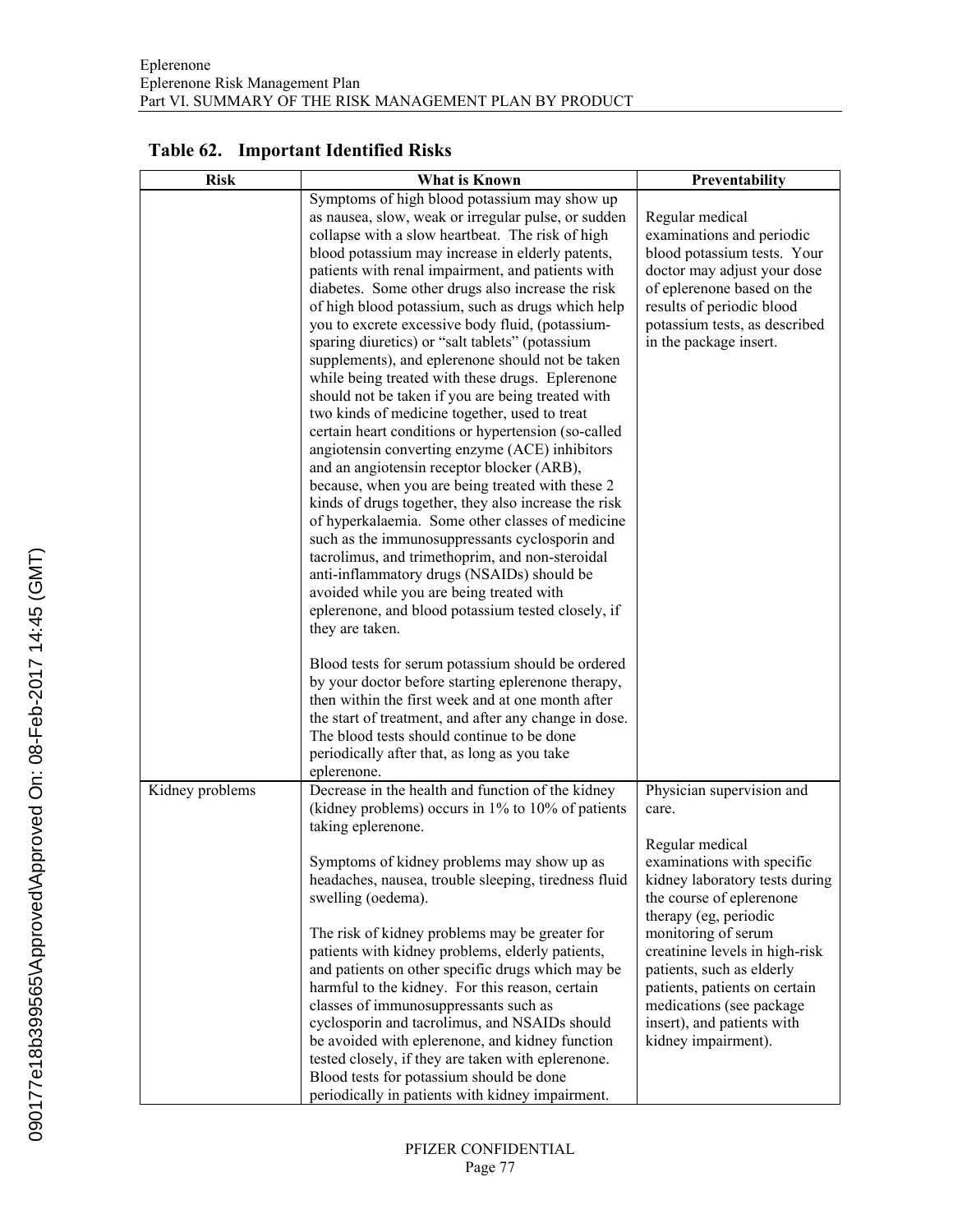| <b>Risk</b> | What is Known                                     | <b>Preventability</b> |
|-------------|---------------------------------------------------|-----------------------|
|             | Patients with moderate kidney impairment should   |                       |
|             | take a reduced dosage of eplerenone, as described |                       |
|             | in the package insert, and patients with severe   |                       |
|             | renal impairment should not take eplerenone.      |                       |

### **Table 62. Important Identified Risks**

#### **Table 63. Important Potential Risks**

| Risk            | What is Known                                                         |  |
|-----------------|-----------------------------------------------------------------------|--|
| None Identified | There is no important potential risk currently foreseen in eplerenone |  |
|                 | treatment.                                                            |  |

#### **Table 64. Missing Information**

| <b>Risk</b>                  | What is Known                                                                  |
|------------------------------|--------------------------------------------------------------------------------|
| There is limited information | Safety and effectiveness in children and adolescents have not been             |
| on use of eplerenone in      | established.                                                                   |
| children and adolescents     |                                                                                |
| There is limited information | Eplerenone has not been studied in patients who are pregnant or breast         |
| on use of eplerenone in      | feeding. It is unknown if eplerenone is excreted in human breast milk after    |
| patients who are pregnant or | oral administration. The safety of eplerenone in these patients has not been   |
| breast feeding. Exposure to  | established. Because of the unknown potential for adverse effects on the       |
| eplerenone could potentially | breast fed infant, a decision should be made whether to discontinue breast-    |
| be detrimental to the foetus | feeding or discontinue the drug, taking into account the importance of the     |
| or nursing infant.           | drug to the mother.                                                            |
|                              |                                                                                |
|                              | Animal studies did not indicate direct or indirect adverse effects on          |
|                              | pregnancy, foetal development birth, or postnatal development. Animal          |
|                              | studies show that eplerenone and/or metabolites are present in rat breast milk |
|                              | and that rat pups exposed to the drug this way developed normally.             |

# **VI.2.5. Summary of Risk Minimisation Measures by Safety Concern**

This medicine has no additional risk minimisation measures.

#### **VI.2.6. Planned Post-Authorisation Development Plan**

No post-authorisation studies are planned.

#### **VI.2.7. Summary of Changes to the Risk Management Plan Over Time**

Major changes to the Risk Management Plan over time are shown in [Table](#page-3-0) 65.